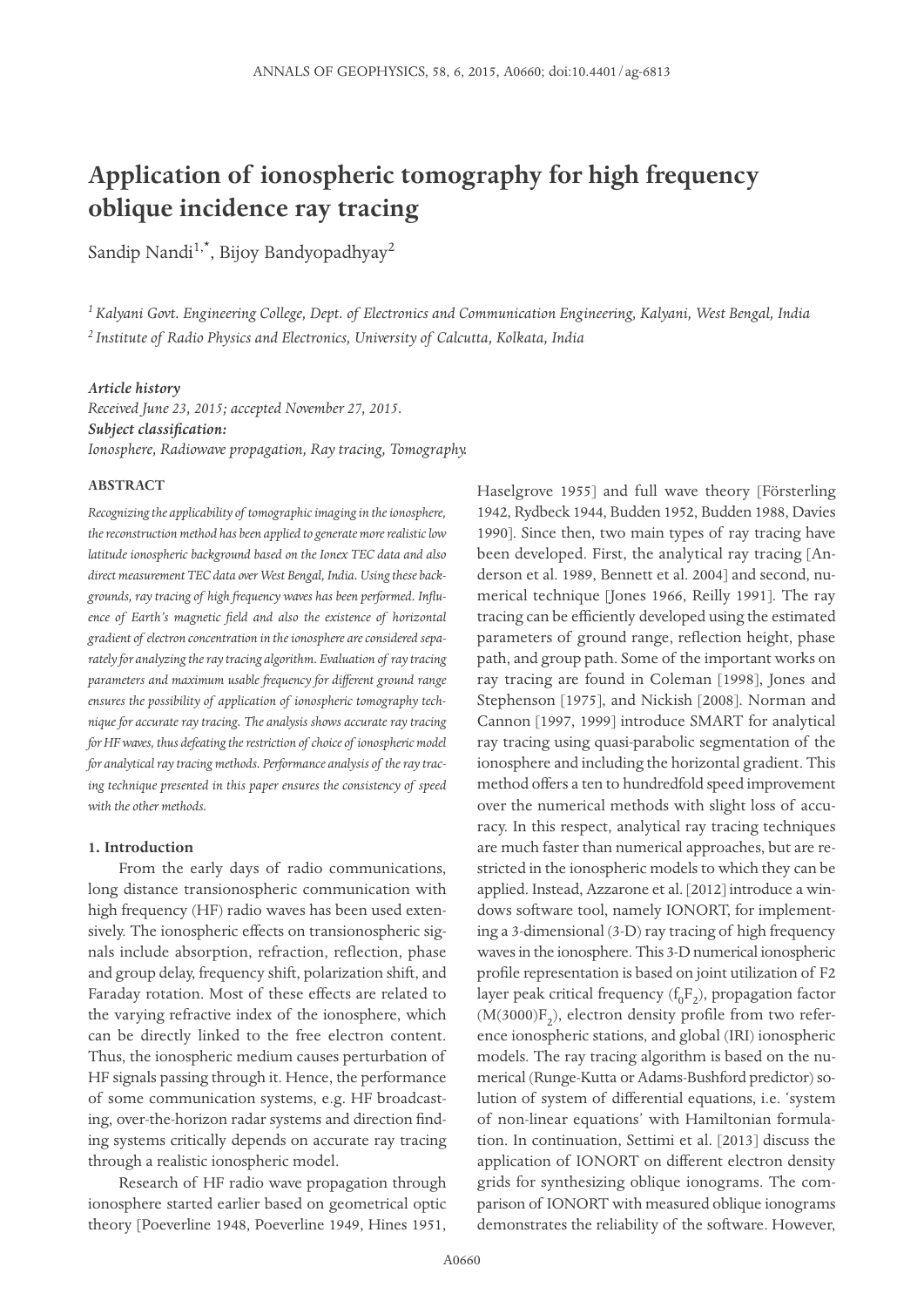Settimi et al. [2013] algorithm tried to solve a system of non-linear equations, but not considering the effect of horizontal gradient.

For radio systems applications, choice of realistic ionospheric model that describe accurate electron density specification is very important for the ionospheric ray tracing. Ionospheric tomography may provide the highaccuracy electron density specification. Recent developments of computerized ionospheric tomography (CIT) [Andreeva et al. 1990, Kunitsyn and Tereshchenko 1992, Kunitake et al. 1995, Markkanen et al. 1995, Mitchell et al. 1995, Pryse et al. 1995, Huang et al. 1998] lead the researchers to image electron density profile for the ionosphere. CIT is a pixel based method of imaging the ionosphere by solving system of linear equations with *a priori* knowledge of the total electron content (TEC, integrated electron density) along ray paths. This method reconstructs a two dimensional electron density profile of the ionosphere. Some recent works are given by Kersley et al. [1997] and Pryse et al. [1998] and a wider review by Leitinger [1999]. These works indicate that tomographic imaging will provide a clear vision of the electron density distribution in the ionosphere.

In this paper, a two dimensional ionospheric electron density profile has been reconstructed by CIT technique. Different algorithms are available for the reconstruction, e.g. algebraic reconstruction technique (ART), simultaneous ART (SART), multiplicative ART (MART), etc. Among them, performance of SART for reconstruction is better compared to ART and simultaneous iterative reconstruction technique (SIRT) in respect of statistical errors and computational load irrespective of the geometry [Nandi and Bandyopadhyay 2015], and is used in this paper to image the ionosphere. The TEC data obtained from the networks of global positioning system (GPS) receivers located around the Earth are directly used to retrieve the information of the structure of ionosphere. The reconstruction technique is briefly described in Section 2.

It is noteworthy that, TEC can be represented as the line integral of the electron density along a ray trajectory, usually vertical from the surface of the Earth to a particular height in the ionosphere (VTEC) or lineof-sight from the satellite to the receiver (slant TEC). The ionospheric delay is a major source of error for single frequency operation. Signals are perturbed in amplitude, phase and polarization during its travel through the ionosphere. Specifically, change of phase due to refraction leads to propagation errors typically up to 50 m for single-frequency GPS users [Jakowski et al. 1996]. If dual frequency measurements are considered, firstorder range error can be determined and removed. The ionospheric refraction cannot be ignored at these frequencies. For single-frequency operation, ionosphere induced propagation errors up to 50 m have to be considered depending on the TEC along the ray path. Thus, the calibration of TEC is crucial in tomographic applications. The calibration of data is briefly described in Section 3.

Next, using the reconstructed ionosphere as background, the ray tracing for radio waves has been performed under isotropic and homogeneous conditions. Comparisons of ray tracing parameters are also established under the presence of Earth's magnetic field and also under the presence of horizontal gradients of electron concentration in the ionosphere. A comparative study of the maximum usable frequency (MUF) and ray trace parameters reveals the efficiency of the ray tracing using tomographic reconstruction. Lastly the entire work has been tested with real observations from GPS receivers in the low latitude region and IRI 2012 model data. The performance analysis of ray tracing with different tomographic model and also comparison with other existing analytical methods reveals that the speed of the ray tracing algorithm presented in this paper is comparable to the analytical methods reported earlier.

# **2. Tomographic reconstruction**

The technique of tomographic imaging has been applied for reconstruction of the electron density profile of the ionosphere subject to the advantage that the measurements can be approximated as line-integrals of the electron density. The ray tomography approach projects the ionosphere as a two dimensional cross section and breakup the plane in N number of pixels, thus transforming the problem into a problem of solving linear system of equations. The basic theory was well established by Austen et al. [1986, 1988], and a good review was given by Raymund [1995]. Considering the advantages of SART [Nandi and Bandyopadhyay 2015], the algorithm has been used in this paper for solving the system of linear equations.

# *2.1. Data sources*

The investigation of electron density profile using tomographic technique requires *a priori* knowledge of vertical total electron content (VTEC) of different latitude and longitude position. For the reconstruction in this paper, the Ionex VTEC data obtained from IGS-GPS observation data center (available at http://igscb. jpl.nasa.gov) are used as *a priori* information. Also the international reference ionosphere (IRI) 2012 model electron density data are used for initial guess values. For the purpose of reconstruction, the ionosphere region is assumed to start from 65 km altitude and is ex-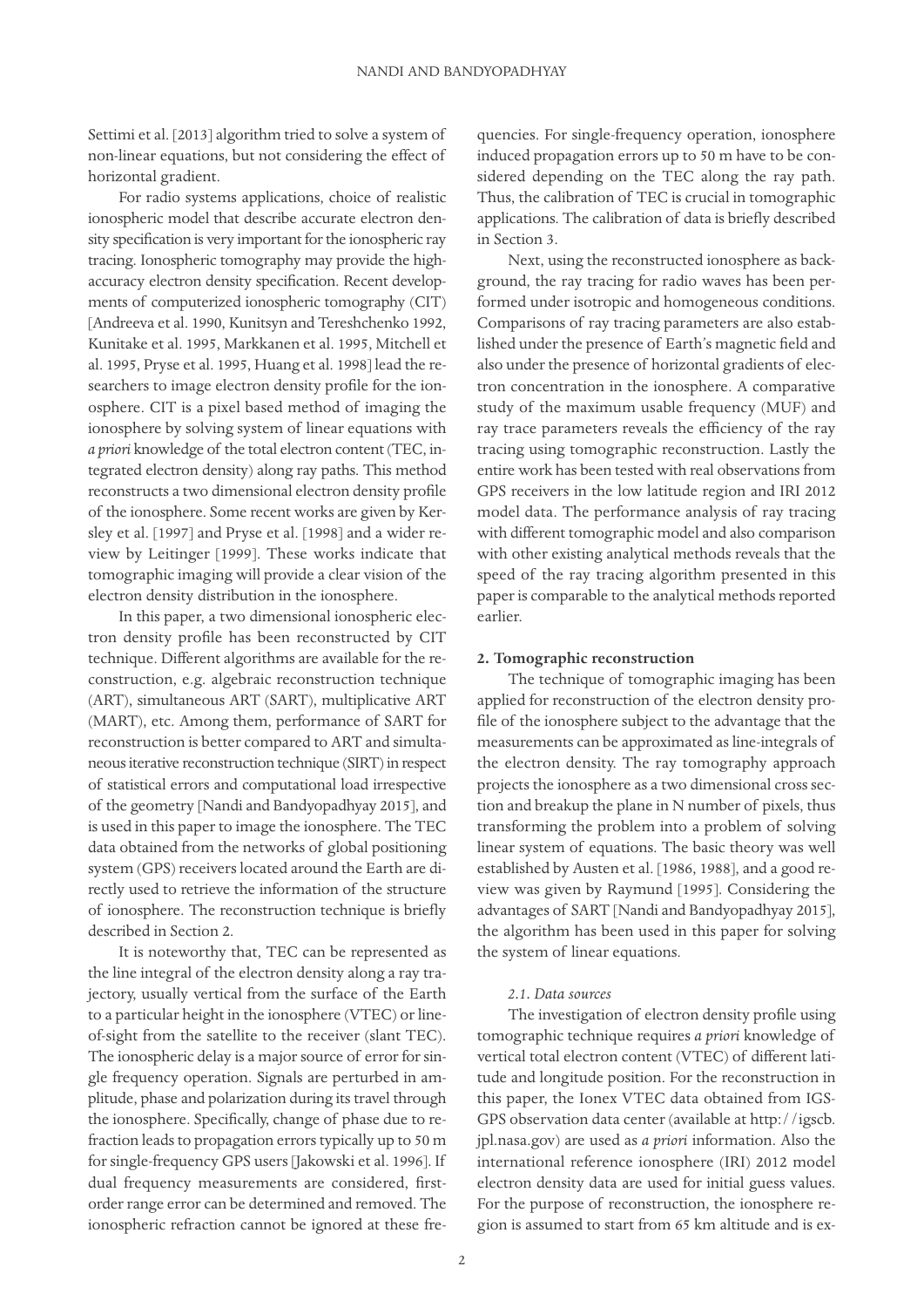tended up to 1005 km altitude. The latitude range is chosen from 20°N to 40°N so as to cover the low latitude region. Entire ionospheric region between the chosen altitude and latitude ranges are divided into small pixels each having vertical dimension of 5 km and horizontal dimension of 11.12 km (i.e.  $\sim 0.1^{\circ}$ ). This chosen geometry divides the ionospheric region into 37,788 numbers of pixels. The choice of geometry of reconstruction for low latitude region is briefed in Table 1. Nine receiver locations are pointed around the entire latitude range of interest. Since IGS data are obtained for latitude separation of 2.5° and longitude separation of 5°, the receiver locations are assumed to be separated by 2.5° in latitude. The longitudes are kept fixed at 85°E so as to view the ionosphere as a 2-dimensional region depending on the altitude and latitude only. The coordinates of the receivers are listed in Table 2 at a fixed longitude of 85°E.

## *2.2. SART algorithm*

The linear imaging problem has been solved using SART [Andersen and Kak 1984] and is given by

$$
x_j^{k+1} = x_j^k + \lambda \frac{\sum_{P_i \in P_{\varphi}} P_i - \sum_{n=1}^N W_{in} \cdot x_n^k}{\sum_{P_i \in P_{\varphi}}^N W_{i,n}} \cdot W_{i,j} \tag{1}
$$

where  $\lambda$  is the relaxation parameter,  $x_i^k$  is the value of where  $\lambda$  is the relaxation parameter,  $x_j$  is the value of the j<sup>th</sup> cell for k<sup>th</sup> iteration,  $W_{ij}$  is the weight coefficient of the j<sup>th</sup> cell for i<sup>th</sup> ray, and  $P_i$  is measured ray sum along the i<sup>th</sup> ray. Good convergence with small number of iterations can be observed with proper choice of  $\lambda$ (typically less than one). The process of iteration first guesses the values of the pixels and then alters these values until it is correct one. All the equations belonging to the same angle at the same time  $(P_i \in P_{\varphi})$  are used before comparing the new values of the pixels with the old one. The advantages of SART are mainly twofold. First, solution of number of unknowns even in high resolution tomographic problems can be found with less computational load. The number of operations in SART is determined by the number of unknowns (N),

| Altitude range                    | $65 - 1005$ km                  |
|-----------------------------------|---------------------------------|
| Latitude range                    | $20^{\circ}$ N - $40^{\circ}$ N |
| Pixel                             | 37788                           |
| Vertical dimension of one pixel   | 5 km                            |
| Horizontal dimension of one pixel | 11.12 km                        |
| Number of receivers               | 9                               |

**Table 1.** Geometry for the reconstruction.

| Receiver No.   | Latitude         | Longitude     |
|----------------|------------------|---------------|
| $\mathbf{1}$   | $20^{\circ}$ N   | 85°E          |
| $\overline{2}$ | $22.5^{\circ}$ N | $85^{\circ}E$ |
| 3              | $25^{\circ}$ N   | $85^{\circ}E$ |
| $\overline{4}$ | $27.5^{\circ}$ N | $85^{\circ}E$ |
| 5              | $30^{\circ}$ N   | 85°E          |
| 6              | $32.5^{\circ}$ N | $85^{\circ}E$ |
| 7              | $35^{\circ}$ N   | $85^{\circ}E$ |
| 8              | $37.5^{\circ}$ N | $85^{\circ}E$ |
| 9              | $40^{\circ}$ N   | $85^{\circ}E$ |

**Table 2.** Site information for 9 GPS receivers.

whereas in non-iterative approaches, number of operations are determined mainly by the size of the design matrix  $(N \times N)$ . Secondly SART always iterates to converge to a unique solution irrespective of the situations whether the problem is under determined or over determined. The performance analysis of this method with other iterative methods regarding the convergence and computational load has been already described in Nandi and Bandyopadhyay [2015].

## *2.3. Reconstruction of ionosphere*

For the reconstruction of the ionosphere, the data sets for September 1 and 20, 2011, at 10 UT are used. Two dates are chosen for case study under two different ionospheric conditions. On September 1, the ionosphere is considered as quiet, while on September 20, the ionosphere is considered as disturbed due to the post-seismic ionospheric perturbations, since a series of intense earthquake with several aftershock occurred on September 18 and 19, 2011, at Sikkim and Darjeeling areas of India and adjoining Nepal with its epicenter (27.7°N, 88.2°E) lying near the Sikkim-Nepal border. Seismic activity leads to a deviation in the daily values of F2 layer critical frequency ( $f_0F_2$ ), TEC, and *in situ* electron density. The IRI 2012 model data for the same day are taken into account as an initial guess. As mentioned earlier, SART algorithm has been used for the reconstruction. Under the reconstruction geometry as detailed in Table 1, the results of reconstruction are given in Figure 1. Figure 1a illustrates the electron density distribution  $(10^{12} \text{ m}^3)$  for IRI 2012 model of the ionosphere on September 20, 2011. The reconstructed image of the ionosphere is shown in Figure 1b for the same date using SART algorithm. The relaxation parameter has been chosen to be less than one  $(\lambda < 1)$ . Comparison of the two figures delineates very good reconstruction of the ionization anomaly, preserving the tilt of the ionosphere as well. Also the crest of the ion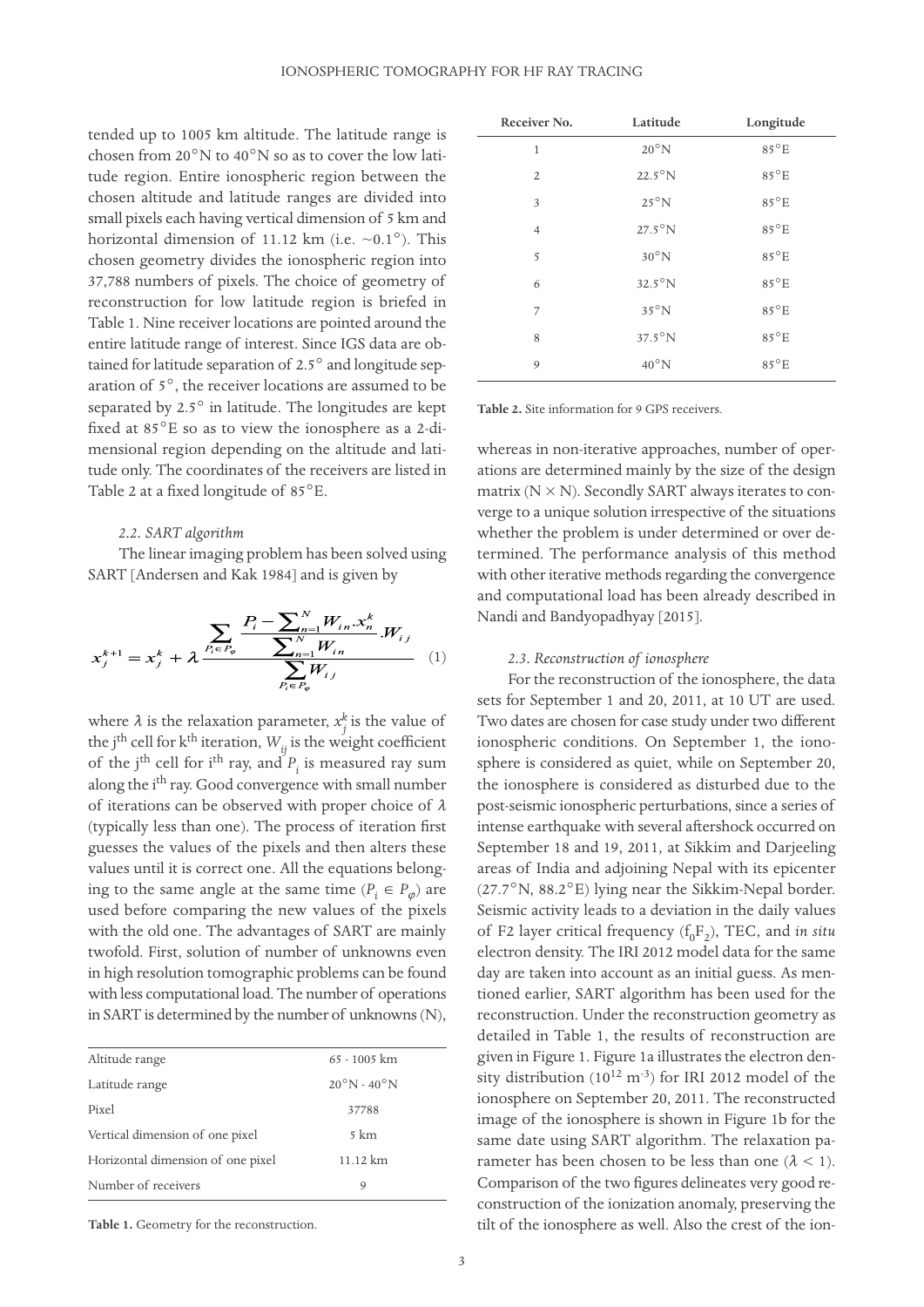ization anomaly is pronounced as reported by Andreeva et al. [2000] and Yeh et al. [2001].

# **3. Ray tracing results**

Considering the reconstructed electron density distribution of the ionosphere (as described in Section 2) as the background, implementation of the ray tracing algorithm for transmission of radio waves from one point to another on the Earth has been carried out. In the rest of the paper, this reconstructed background is represented as T1 model of the ionosphere. The ionosphere has been segmented into pixels with vertical dimension of 5 km and horizontal dimension of 11.12 km (i.e. adopted the reconstruction geometry for the segmentation of the ionosphere). The refractive index (*n*) for each pixel is obtained by:

$$
n^{2} = 1 - \frac{X}{1 - jZ - \left(\frac{Y_{T}^{2}}{2(1 - X - jZ)}\right) \pm \sqrt{\left(\frac{Y_{T}^{4}}{4(1 - X - jZ)^{2}} + Y_{L}^{2}\right)}}
$$
\n(2)

where

$$
X = \frac{\omega_{s}^{2}}{\omega^{2}}, Y = \frac{\omega_{s}}{\omega}, Y_{L} = \omega_{s} \cos \theta_{\omega}, Y_{r} =
$$
  

$$
= \omega_{s} \sin \theta_{\omega}, Z = \frac{V}{\omega}, \omega_{s} = \left(\frac{N e^{2}}{\epsilon_{s} m}\right)^{\frac{1}{2}}, \omega_{s} = \frac{Be}{m}
$$
  
(3)

Here  $\omega_{_N}$  is the angular plasma frequency,  $\omega_{_B}$  is the electron gyro frequency,  $\nu$  is electron collision frequency, *B* is the intensity of Earth's magnetic field. Assuming the electron plasma to be collision less (i.e.  $v \approx 0$ ) Equation (2) becomes

$$
n^{2} = 1 - \frac{X}{1 - \left(\frac{Y_{T}^{2}}{2(1 - X)}\right) \pm \sqrt{\frac{Y_{T}^{4}}{4(1 - X)^{2}} + Y_{L}^{2}}}
$$
(4)

Now Equations (2) and (4) can be used to find out the refractive index for each pixel of the segmented ionosphere. Two refractive indices for O mode and X mode are obtained from Equation (2) through the choice of positive or negative signs, which are decided by the Booker's [1935] rule. The Booker's rule states that, to achieve continuity of *n* for O mode (or X mode), if  $\frac{\omega_c}{v} > 1$ , the positive (negative) sign in Equation (4) must be adopted both for  $X < 1$  and for  $X > 1$ ; where  $\omega_c$ is the critical frequency defined as:

$$
\omega_C = \frac{\omega_B}{2} \frac{\sin^2 \theta}{\cos \theta} \tag{5}
$$



Figure 1. Electron density (10<sup>12</sup> m<sup>-3</sup>) distribution of the ionosphere at 10 UT on September 20, 2011, for: (a) IRI 2012 model (b) reconstruction using SART.

However if  $\frac{\omega_c}{\nu}$  < 1, the positive (negative) sign for  $X < 1$  and negative (positive) for  $X > 1$  must be adopted. Since, we have assumed the ionosphere as collision less plasma (i.e., assuming value of  $\nu$  too small that can be neglected), the relation  $\frac{\omega_c}{v} > 1$  holds for this case and we adopt positive (negative) sign in Equation (4) to determine *n* for O mode (X mode). Then Snell's law of refraction is applied to find out the ray path for different angle of incidence. The height of the ionosphere is chosen to be located above 65 km over the ground and radius of the Earth as 6370 km. In the lower atmosphere, the dielectric constant is different than unity by less than 300 parts per million [Bean and Dutton 1966]. So, without any loss of generality, the value of the refractive index below the ionosphere can be assumed as unity. In this paper two distinct cases are considered: Case 1, when the ionosphere is horizontally stratified; and Case 2, when there exists a horizontal gradient of electron concentration in the ionosphere.

# *3.1. Case 1: Under horizontal stratification*

When the ionosphere is considered as horizontally stratified, the electron concentration is assumed to be constant in horizontal direction within each vertical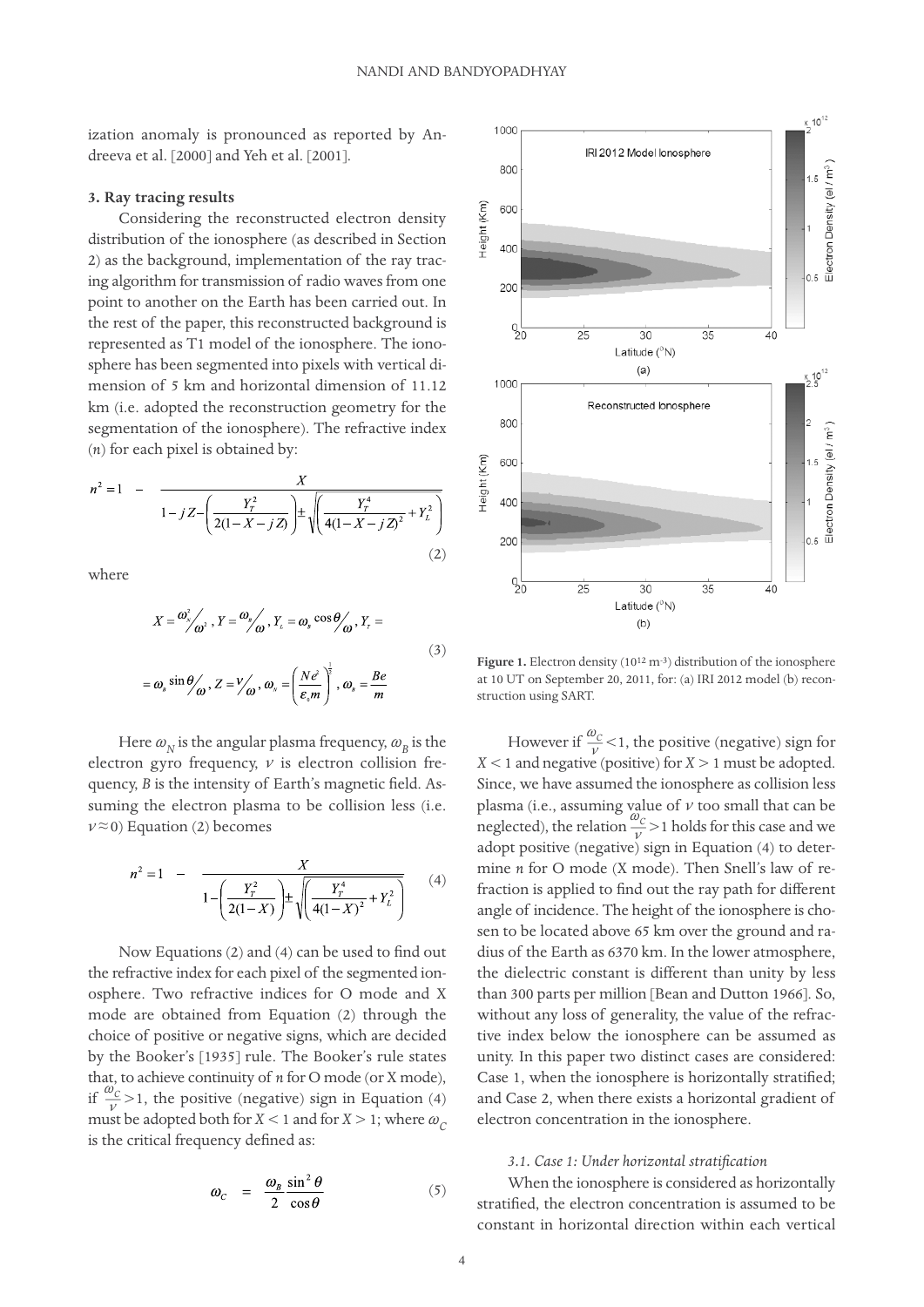

**Figure 2.** Ray tracing at 7.5 MHz for different angle of incidence under Case 1 and without Earth's magnetic field when the background is, (a) IRI 2012 model of the ionosphere and (b) T1 model of the ionosphere.

segment. First, neglecting the influence of Earth's magnetic field, i.e.  $Y_L$ ,  $Y_T = 0$  in Equation (4), the refractive index for each segment are obtained. For this purpose, plasma frequency  $(f_N)$  is chosen as 3.2 MHz for E layer, 4.6 MHz for F1 layer, and 6.95 MHz for F2 layer. Figure 2 depicts the ray tracing results for different angle of incidence. The incidence angle is varied from 1° to 30° in steps of 1° and then up to 85° in steps of 5°. The frequency of 7.5 MHz is used for finding the ray paths. The ray tracing results for IRI 2012 model of the ionosphere as background is shown in Figure 2a while for T1 model of the ionosphere as background is shown in Figure 2b.

When Earth's magnetic field is introduced, the situation becomes slightly different as now there exists two modes of propagation: O mode and X mode. The values of magnetic field intensity and declination at each of the latitudes for the date of interest are found at NOAA, National Geophysical Data Centre (http:// www.ngdc.noaa.gov/geomag/magfield. shtml). Figure 3 describes the ray tracing separately for two background ionosphere under influence of Earth's magnetic field. Clear isolation of O mode ray (solid line)



**Figure 3.** Ray tracing at 7.5 MHz for different angle of incidence under Case 1 and under influence of Earth's magnetic field when the background is, (a) IRI 2012 model of the ionosphere and (b) T1 model of the ionosphere.

and X mode ray (dashed line) is observed.

Ray tracing parameters like phase path (P), group path (P/) and transmission distance or ground range (D) are calculated (in km) for different angle of incidence for. Figure 4 depicts the values of these parameters for different angles of incidence under Case 1. Figure 4a describes the parameter values when magnetic field is absent, whereas Figure 4b and 4c describes the parameter values for O and X mode propagation respectively, under the influence of magnetic field. Observation from Figure 4 reveals good matching of parameter values for IRI and T1 model of the ionosphere.

# *3.2. Case 2: Under horizontal gradient*

When the horizontal gradient of electron concentration exists in the ionosphere, the electron concentration is now assumed to take a fixed value for each pixel of the segmented ionosphere. The same procedures (as described earlier) are followed in this case also. First, neglecting the influence of Earth's magnetic field, the ray tracing using wave frequency of 7.5 MHz are obtained and are shown in Figure 5 with different angles of incidence. Figure 5a is the ray tracing results con-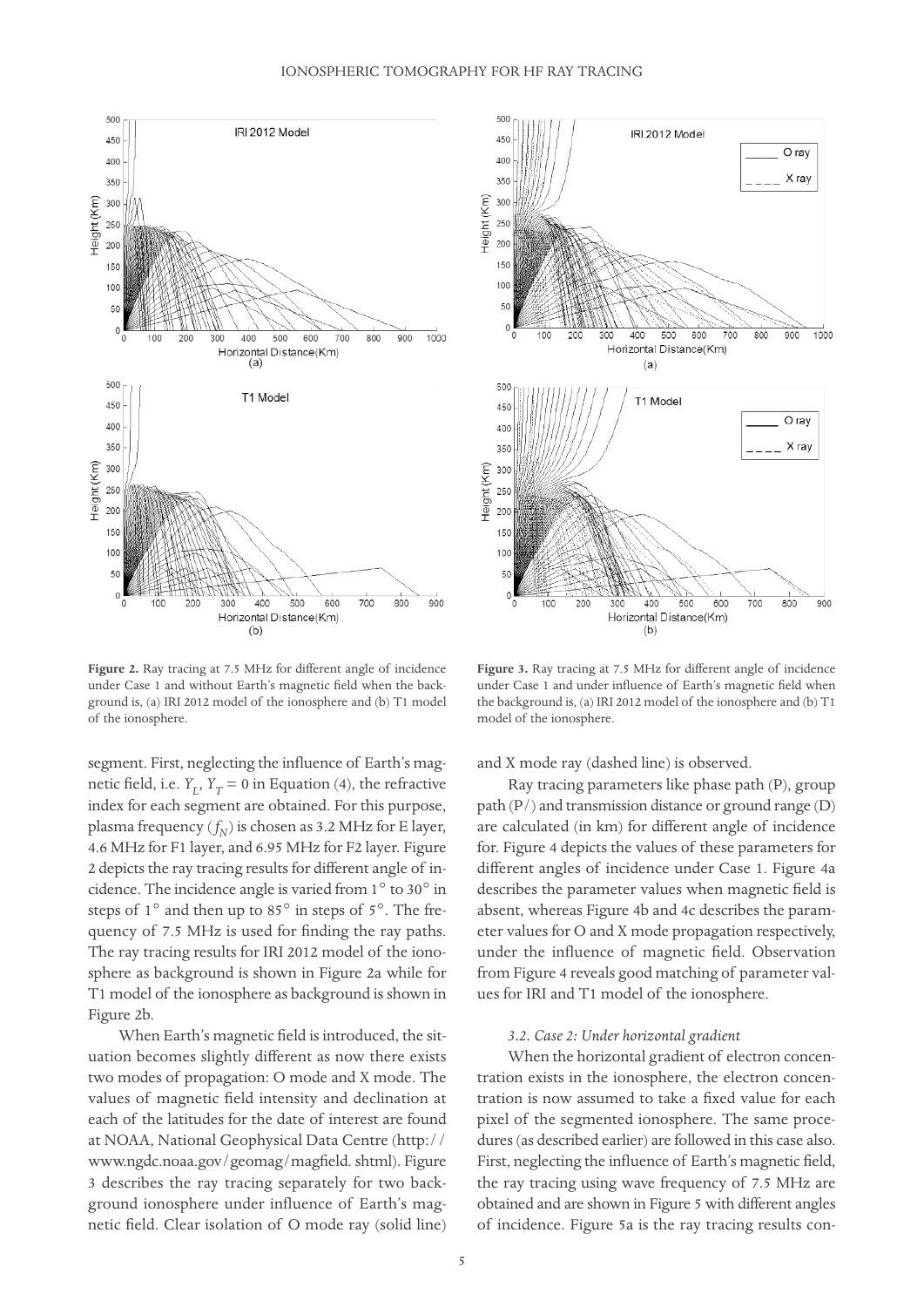

**Figure 4.** Ray tracing parameter variation with different angle of incidence under Case 1 at 7.5 MHz for: (a) ray tracing without influence of Earth's magnetic field (b) O mode propagation (c) X mode propagation.

sidering the IRI 2012 model of the ionosphere as background and Figure 5b is for the T1 model of the ionosphere. Henceforth considering the presence of Earth's magnetic field, the ray tracing results are shown in Figures 5c and 5d for IRI 2012 model and the T1 model of the ionosphere respectively. Here also O mode and X mode rays are distinctly observed. The ray tracing parameter variation for this case is shown in Figure 6. Observation shows slight increase of the parameter values compared to the results for Case 1. Calculation of ray parameters shows the expected results that true path is larger than phase path but less than group path.



**Figure 5.** Ray tracing for different angle of incidence at 7.5 MHz under Case 2 for: (a) IRI 2012 model of the ionosphere without influence of magnetic field, (b) T1 model of the ionosphere without influence of magnetic field, (c) IRI 2012 model of the ionosphere under influence of magnetic field, (d) T1 model of the ionosphere under influence of magnetic field.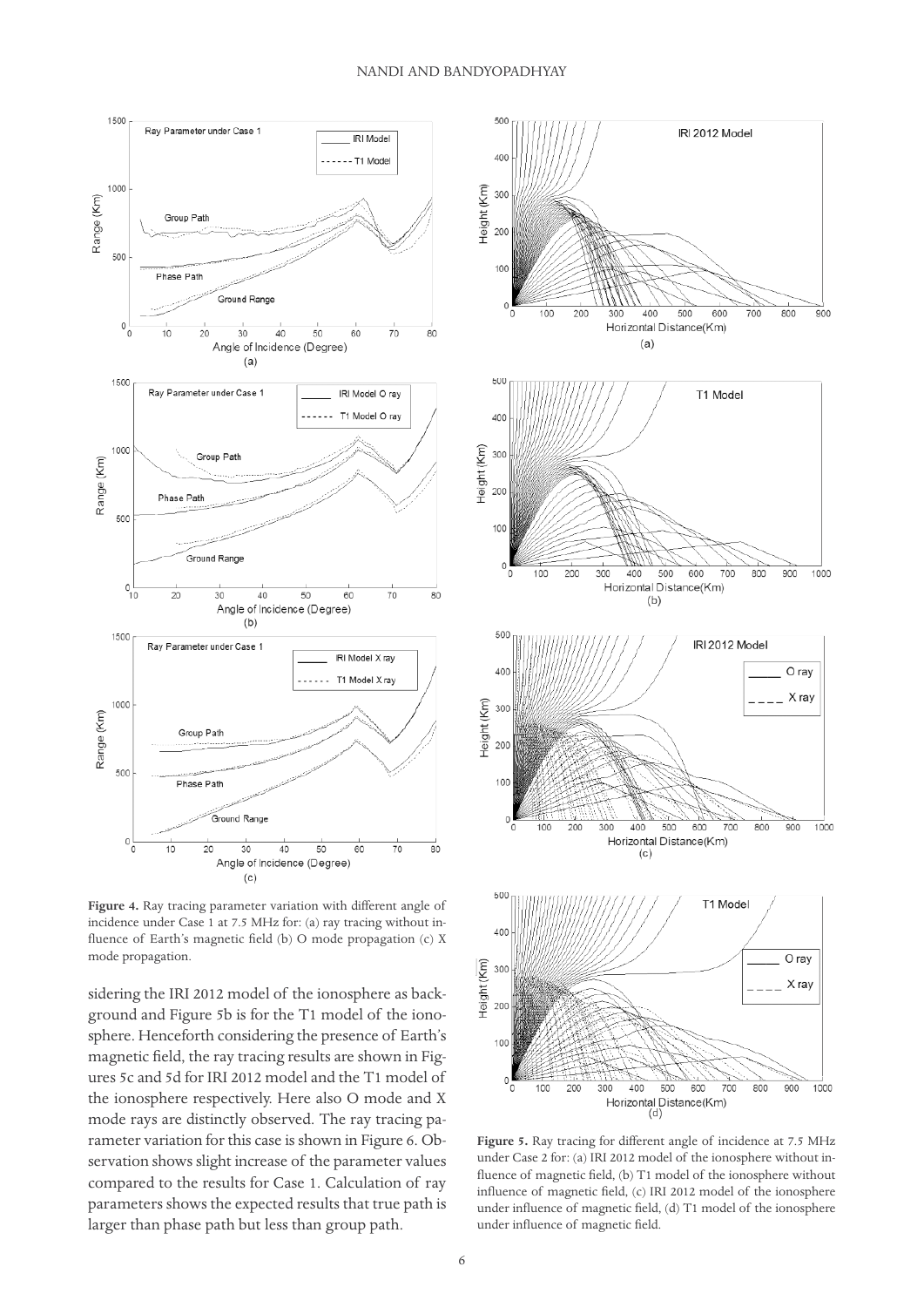

**Figure 6.** Ray tracing parameter variation for different angle of incidence at 7.5 MHz under Case 2 for: (a) ray tracing without influence of Earth's magnetic field (b) O mode propagation (c) X mode propagation.

#### *3.3. Ray tracing with experimental data*

For further analysis and testing, real time TEC data for low latitude ionosphere collected from the Institute of Radio Physics and Electronics of the University of Calcutta, India are used for reconstruction. These TEC values are measured simultaneously from three receivers located at IRPE, Kolkata (22.58°N, 88.38°E), KNC, Baharampur (24.09°N, 88.39°E) and NBU, Siliguri (26.72°N, 88.39°E). The measured TEC values are calibrated using the following relation:

$$
STEC_{obs} = STEC + B_S + B_R \tag{6}
$$

where *STEC* is the slant TEC measured along the path,  $B_S$  and  $B_R$  are satellite and receiver biases respectively. Equation (6) indicates that calibration of TEC data requires inclusion of the receiver and satellite interfrequency biases with the measurement. The details about the data and the tomographic reconstruction of the ionosphere based on these data are well described in [Nandi and Bandyopadhyay 2015]. In this paper, three different sets of data are used to reconstruct three new background ionospheres.

**Data set 1**: The real time TEC data for three receiver locations collected from the Institute of Radio Physics and Electronics of the University of Calcutta, India for September 20, 2011, at 10 UT are used for reconstruction of the ionosphere with the same geometry (as described in Table 1). This reconstructed ionosphere is represented as T2 model of the ionosphere in the rest of the paper and is used as background ionosphere for ray tracing at 7.5 MHz.

**Data set 2**: The IGS data and the real time TEC data for September 20, 2011, at 10 UT are merged together to form a new TEC data set for twelve receiver locations. These receiver locations include the nine receiver locations of Ionex data (Table 2) along with the three receiver locations of real time TEC data. The reconstruction of the ionosphere with the same geometry (as described in Table 1) is carried out using this new data set. This reconstructed ionosphere is represented as T3 model of the ionosphere in the rest of the paper and is used as background ionosphere for ray tracing at 7.5 MHz.

**Data set 3**: The real time TEC data for three receiver locations collected from the Institute of Radio Physics and Electronics of the University of Calcutta, India for September 1, 2011, at 10 UT are used for reconstruction of the ionosphere with the same geometry (as described in Table 1). This reconstructed ionosphere is represented as T4 model of the ionosphere in the rest of the paper and is used as background ionosphere for ray tracing at 7.5 MHz.

The ray tracing results for T2 model ionosphere for Case 1 and Case 2 are shown in Figure 7. The background image of Figure 7 is the reconstructed ionosphere i.e. T2 model of the ionosphere. The ray tracing without the existence of horizontal gradient are shown in Figures 7a and 7b. Figures 7c and 7d are the same but under the existence of horizontal gradient. Figures 7b and 7d are the ray paths under the influence of Earth's magnetic field. Figure 8 represents the ray parameter variations with angle of incidence for T2 and T3 model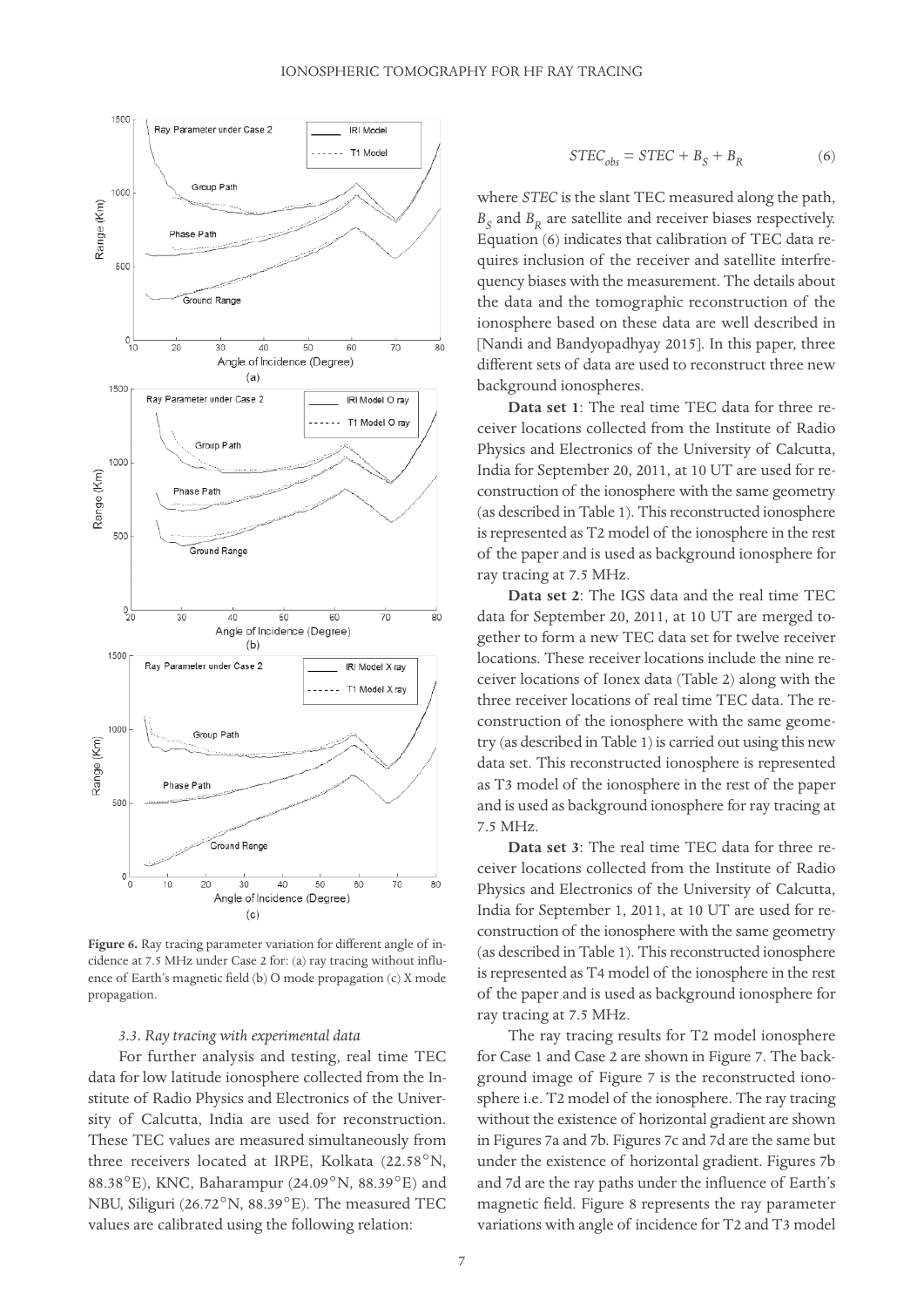

**Figure 7.** Ray tracing for different angle of incidence with frequency 7.5 MHz using the T2 model of the ionosphere: (a) without influence of magnetic field under Case 1, (b) with influence of magnetic field under Case 1, (c) without influence of magnetic field under Case 2, (d) with influence of magnetic field under Case 2.

of the ionosphere. The left column of Figure 8 shows the results under Case 1 i.e. under horizontal stratification and the right column shows the results under Case 2 i.e. under horizontal gradient. Ray tracing parameter variation with angle of incidence for T4 model of the ionosphere is shown in Figure 9.

## **4. Discussions**

Comparison of ray tracing as described in Section 3 for IRI model of the ionosphere and for two different reconstructions i.e. T1 model and T2 model of the ionosphere reveals good matching of the results. Specifically, the study of Figures 3, 5, and 7 shows that, under the existence of horizontal gradient, the number of reflected rays are less than that for without the gradient. Also Figures 5b, 5d, 7c, and 7d establish good matching of the ray tracing considering different ionospheric model. Observation of these figures shows that under horizontal stratification; the reflection heights for different angles of incidence are lower for the case of T2 model while under the existence of horizontal gradient; the reflection heights are larger for the case of T2 model.

The comparison of calculated ray tracing parameters gives expected result that, true path for the ray are larger than the phase path but smaller than the group path. Comparison of Figures 4, 6, and 8 reveals that under horizontal stratification, the values for P,  $P'$  , and D are closer in all the cases. Some numerical instability has been observed in Figures 4 and 6. This is because; we used iterative method to reconstruct the ionosphere using CIT technique. The accuracy of the method depends on the number of pixels in the grid that are covered by the ray paths. As much number of pixels will be covered by the ray paths, the accuracy of reconstruction will increase. In our iterative reconstruction method, the root mean squared error (RMSE) is nearly 4% to 8% depending of the number of receivers used. For this reason, during the tomographic reconstruction process, the pixel values that are not covered by the ray paths are largely differ from the initial guess values whereas the difference of values for the pixels on the ray path are small. Clearly, this difference increases mostly in the lower level of the ionosphere as fewer pixels are covered by the ray paths in the lower regions. Thus the refractive index values for each layer of the ionospheric grid differ from the IRI model and the difference is larger in the lower region. This leads to the numerical differences in the ray parameter calculations in Figure 4. For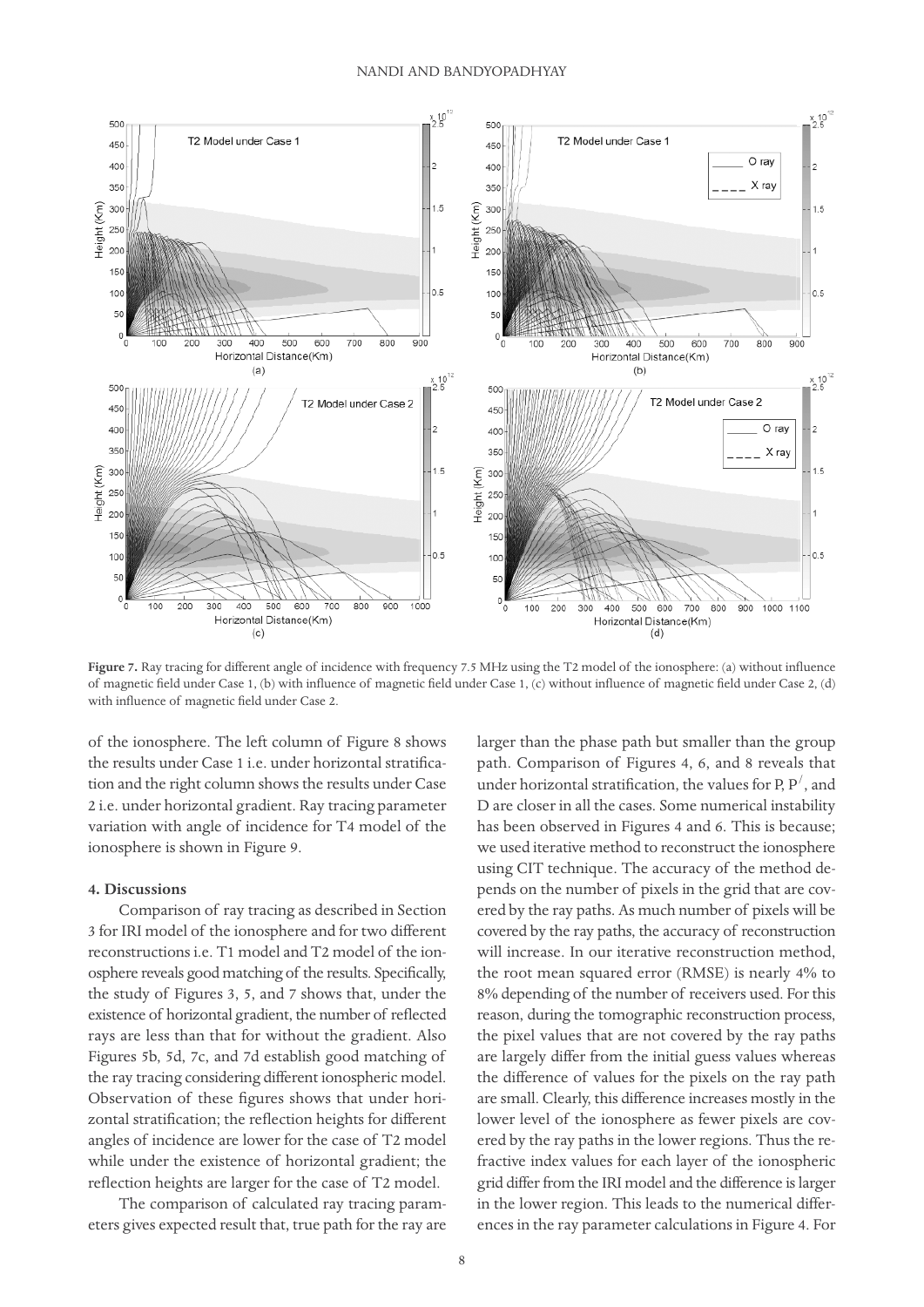

**Figure 8.** Ray tracing parameter variation for different angle of incidence at 7.5 MHz for T2 and T3 model of the ionosphere: (a) without magnetic field under Case 1, (b) O mode under Case 1, (c) X mode under Case 1, (d) without Earth's magnetic field under Case 2, (e) O mode under Case 2, (f) X mode under Case 2.



**Figure 9.** Ray tracing parameter variation for different angle of incidence at 7.5 MHz for T4 model of the ionosphere: (a) under Case 1 and (b) under Case 2.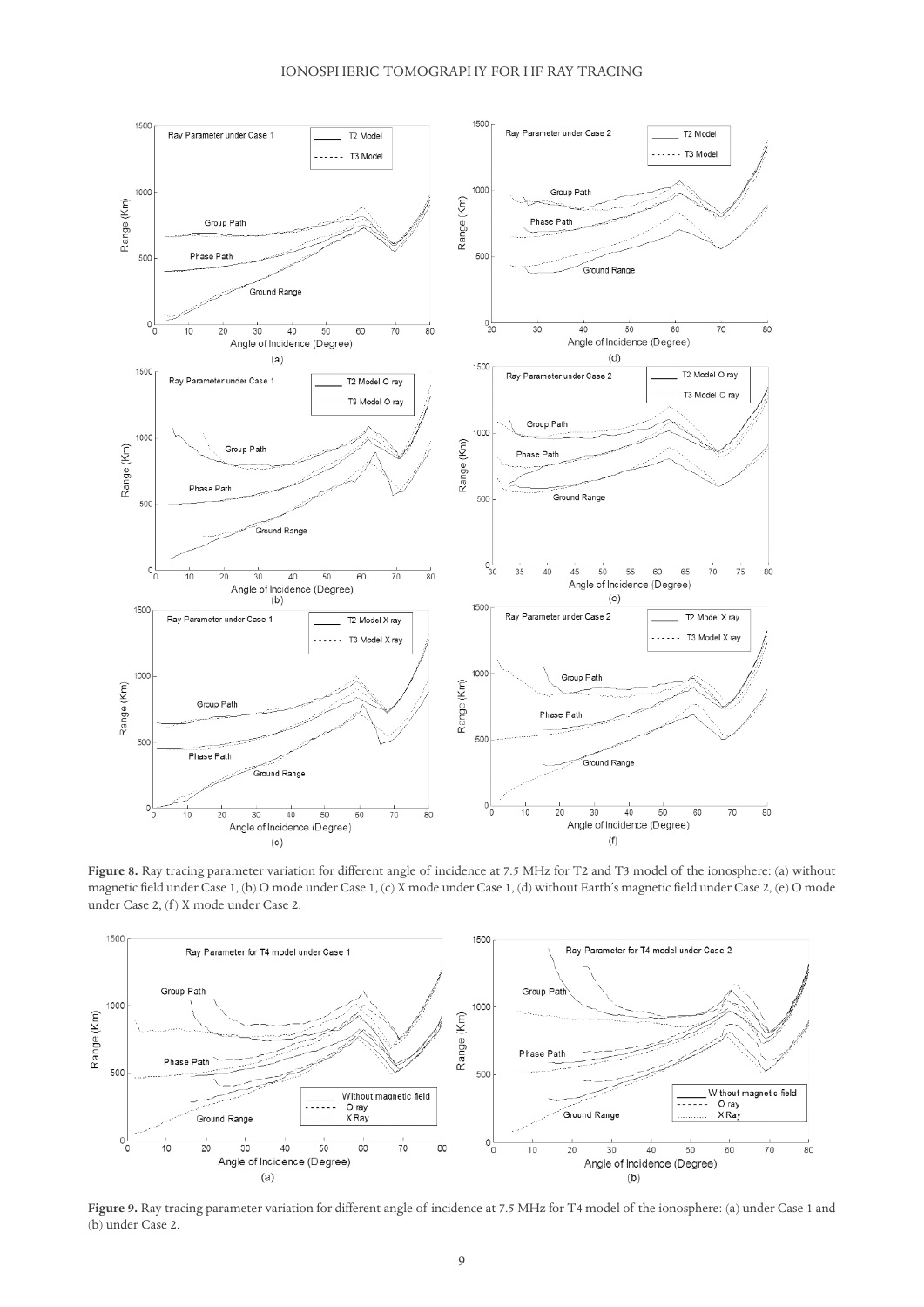the case of Figure 6, we considered the effect of horizontal gradient thereby considering the refractive index for each pixel in the grid separately for ray tracing. Obviously the difference in values from initial guess is comparatively smaller from the previous case. Consequently the numerical differences in the ray parameter calculations are less compared to the previous case. Both Figures 4 and 6 show more numerical instability under certain range of angle of incidence. This is because, in that range of incidence angles, the ray trace follows the path through a large number of pixels in the grid out of which maximum number of pixels are uncovered by the ray paths during tomographic reconstruction, thereby increasing the error in ray parameter calculation. In Figure 8, the difference in values for T2 and T3 model of the ionosphere is due to the fact that, more number of receivers will give better reconstruction results with lesser amount of error. Also observation shows the parameter values for O-rays are larger than X-ray's. But an overall result establishes the fact that tomographic reconstruction can be used to develop more general ionospheric model for ray tracing, thus defeating the restriction of the choice of ionospheric model for analytical ray tracing.

For further analysis, ray tracing for fixed angle of incidence is carried out and the minimum frequency for which the ray will escape outwards rather to reflect from the ionosphere are calculated. Since ionosphere with horizontal variation of electron concentration represent a more realistic model, here results only for those rays under the existence of horizontal gradient are produced as shown in Figure 10. Figures 10a and 10b are found without and with consideration of magnetic fields respectively. These figures illustrate that as the angle of incidence increases, minimum frequency for escape also increase i.e. higher frequency waves can be reflected from the ionosphere for grazing angle of incidence. Also Figure 10b shows higher probability of reflection of high frequency waves for O-mode compared to X-mode. A comparison of the maximum usable frequency (MUF) for oblique incidence of radio waves has also been shown in Figure 11 for all three models under existence of horizontal gradient. It also shows good matching of the result for IRI, T1, T2, T3 and T4 models. Observation reveals that MUF for oblique incidence is larger than the plasma frequency we choose in this work and that MUF will increase for larger ground range as expected.

Finally the computer run time of the ray tracing algorithm presented in this paper are calculated with different models. The run times are calculated in a Pentium 1 GHz processor and are tabulated in Table 3 for performance comparison. It should be accentuated that



**Figure 10.** Variation of minimum frequency for escape with angle of incidence under Case 2 for: (a) without influence of magnetic field, (b) for O mode under influence of magnetic field, (c) for X mode under influence of magnetic field.

no attempt of optimization of the code was made for speed of execution. In Table 3, the ranges are given for the cases whether magnetic field is taken into account or not. Obviously, when magnetic field is introduced, the run time increases slightly. Norman and Cannon [1999] shows the performance of analytical ray tracing methods for different ionospheric model and calculated the speed of execution in a Pentium 100 MHz PC. For comparison purpose, the range of runtime (based on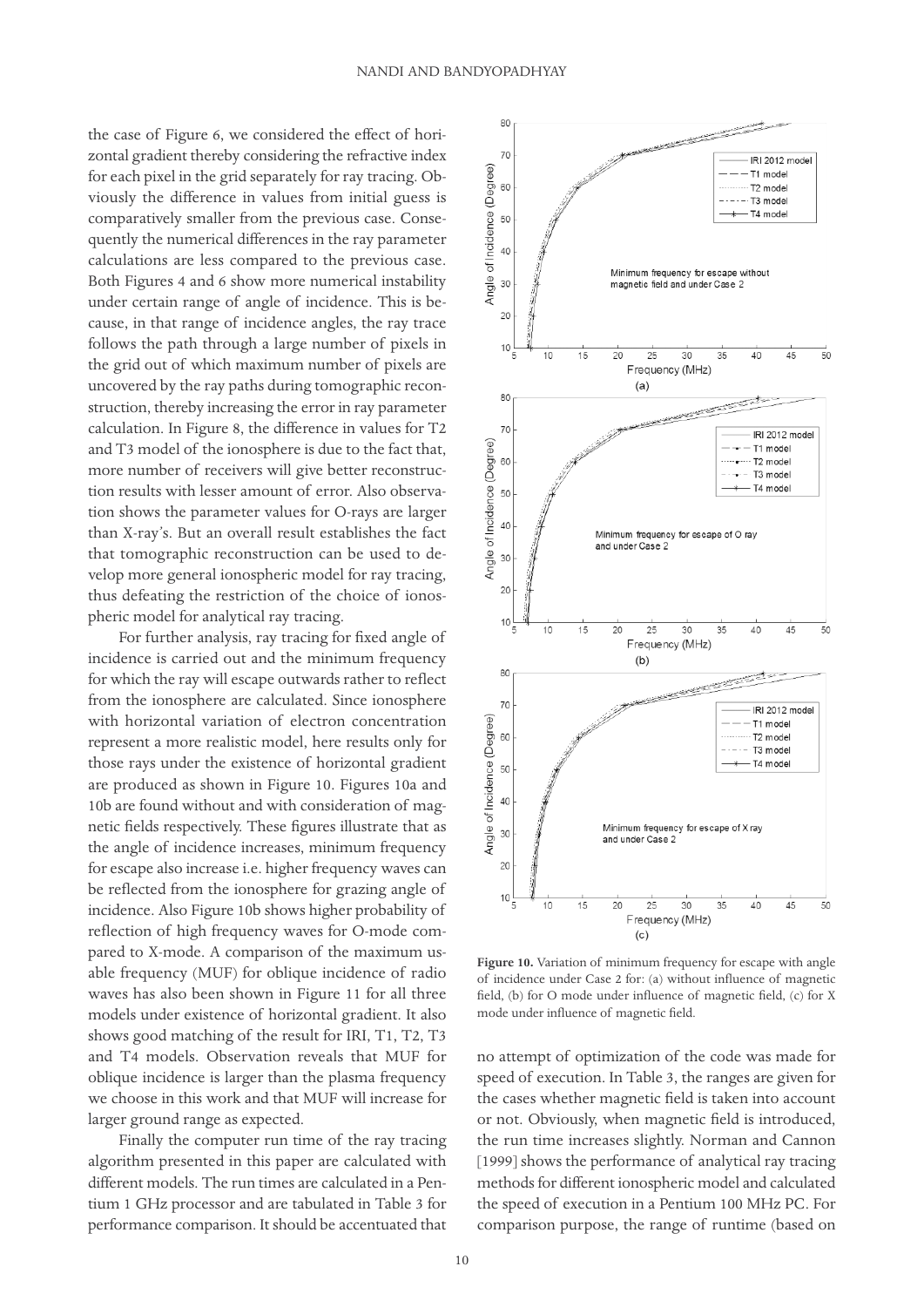

**Figure 11.** MUF comparison under Case 2, (a) without influence of magnetic field, (b) for O mode under influence of magnetic field, (c) for X mode under influence of magnetic field.

their different ionospheric models) for analytical and numerical methods has been quoted from their work in Table 3 as reference. Since higher version of processor is used in the present work, careful observation reveals that execution time of tomographic methods presented in this paper are almost comparable to that of the analytical techniques. Thus, the above discussions on the tomographic ray tracing method along with Table 3 ensures that ionospheric tomography can be used to represent more general and realistic ionospheric models

| Model for ray tracing                         | Run time $(s)$ |
|-----------------------------------------------|----------------|
| IRI model                                     | $2.4 - 3.7$    |
| IRI model with horizontal gradient            | $8 - 10.6$     |
| T1 model                                      | $2.4 - 5.2$    |
| T1 model with horizontal gradient             | $6.9 - 10.7$   |
| T2 model                                      | $2.2 - 3.4$    |
| T2 model with horizontal gradient             | $5.5 - 10.9$   |
| T <sub>3</sub> model                          | $2.5 - 5.2$    |
| T <sub>3</sub> model with horizontal gradient | $7 - 10.7$     |
| T <sub>4</sub> model                          | $2.2 - 3.4$    |
| T4 model with horizontal gradient             | $5.5 - 10.6$   |
| SMART (analytical)                            | $21 - 68$      |
| Tilting method 1 (analytical)                 | $49 - 62$      |
| Tilting method 2 (analytical)                 | $49 - 62$      |
| HIRT (numerical)                              | $241 - 640$    |

**Table 3.** Performance analysis of different tomographic model and comparison with existing analytical and numerical models.

and an accurate ray tracing can be obtained that is competent with other existing methods.

## **5. Conclusion**

In this paper, a ray tracing of HF radio waves has been investigated using more general and realistic ionospheric background. A low latitude ionospheric background has been generated using ionospheric tomography technique based on IRI 2012 model data and also with available GPS - TEC data. The analysis shows accurate ray tracing for HF waves, thus defeating the restriction of choice of ionospheric model for other existing ray tracing methods. Also comparing the results with other existing methods, the efficiency of the ray tracing methods as described in this paper has been ensured.

**Acknowledgements.** The authors are thankful to the Institute of Radio Physics and Electronics of the University of Calcutta, for providing the measurement data. Authors also thank: NSSDC, USA for providing IRI 2012 model data; NASA, USA for providing Ionex data; and NOAA, National Geophysical Data Centre, for providing Earth's magnetic field data.

## **References**

- Andersen, A.H., and A.C. Kak (1984). Simultaneous algebraic reconstruction technique (SART): a superior implementation of the ART algorithm, Ultrasonic Imaging, 6, 81-94.
- Anderson, D.N., J.M. Forbes and M. Codrescu (1989). A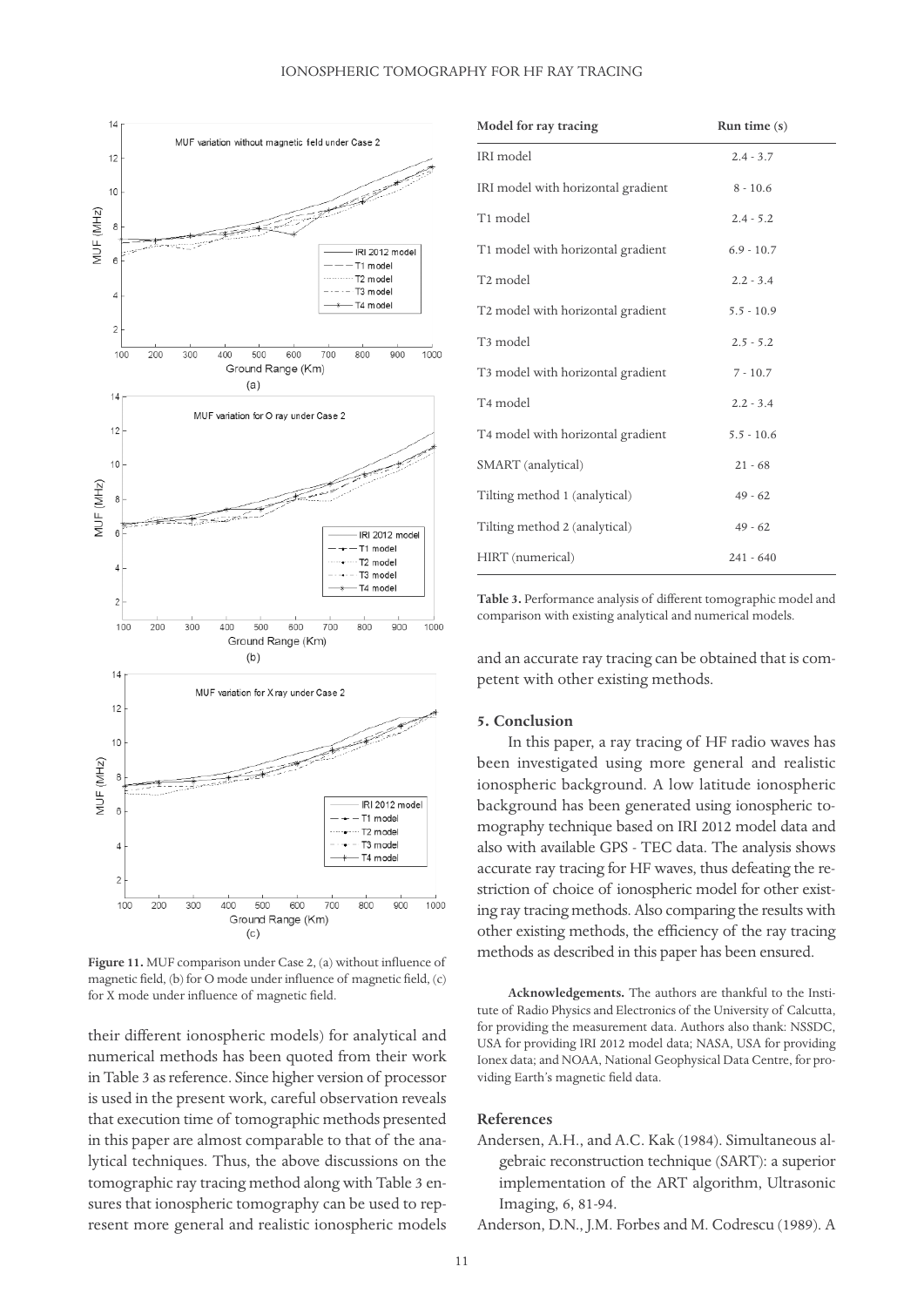fully analytic ionospheric model (FAIM), Journal of Geophysical Research, 94, 1520-1524.

- Andreeva, E.S., A.V. Galinov, V.E. Kunitsyn, Y.A. Mel'nichenko, E.D. Tereshchenko, M.A. Filimonov and S.M. Chernyakov (1990). Radio tomographic reconstruction of ionization dip in the plasma near the earth, Journal of Experimental and Theoretical Physics Letter, 52, 145-148.
- Andreeva, E.S., S.J. Franke, K.C. Yeh and V.E. Kunitsyn (2000). Some features of the Equatorial Anomaly revealed by ionospheric tomography, Geophysics Research Letter, 27, 2465-2468.
- Austen, J.R., S.J. Franke, C.H. Liu and K.C. Yeh (1986). Application of Computerized tomography techniques to ionospheric research, In: A. Taurianen (ed.), Radio beacon contribution to the study of ionisation and dynamics of the ionosphere and corrections to geodesy, Oulu, Finland, Part 1, 25-35.
- Austen, J.R., S.J. Franke and C.H. Liu (1988). Ionospheric imaging using computerized tomography, Radio Science, 23, 299-307.
- Azzarone, A., C. Bianchi, M. Pezzopane, M. Pietrella, C. Scotto and A. Settimi (2012). IONORT: A Windows software tool to calculate the HF ray tracing in the ionosphere, Computers & Geosciences, 42, 57- 63; doi:10.1016/j.cageo.2012.02.008.
- Bean, B.R., and E.J. Dutton (1966). Radio Metrology, National Bureau of Standards Monograph 92, U.S. Government printing office, Washington.
- Bennett, J.A., P.L. Dyson and R.J. Norman (2004). Progress in radio ray tracing in the ionosphere, Radio Science Bulletin, 300, 81-91.
- Booker, H.G. (1935). The application of the magnetoionic theory to the ionosphere, Proceedings of Royal Society of London, Ser. A, 150, 267-286.
- Budden, K.G. (1952). The theory of the limiting polarization of radio waves reflected from the ionosphere, Proceedings of Royal Society of London, Ser. A, 215-233.
- Budden, K.G. (1988). The Propagation of Radio Waves: The Theory of Radio Waves of Low Power in the Ionosphere and Magnetosphere, Cambridge University Press, Cambridge, UK, 688.
- Coleman, C.J. (1998). A ray-tracing formulation and its application to some problems in over-the horizon radar, Radio Science, 33 (4), 1187-1197; doi:10.1029/ 98RS01523.
- Davies, K. (1990). Ionospheric Radio, Peter Peregrinus Ltd. (ed.) on behalf of the Institution of Electrical Engineers (IET), London, UK, 508.
- Försterling, K. (1942). Über die Ausbreitung elektromagnetischer Wellen in einem magnetisierten Medium beisenkrechter Inzidenz, Hochfrequen-

ztech Elektroakust., 59, 10-22.

- Haselgrove, J. (1955). Ray theory and a new method of ray tracing, Conference on the Physics of the Ionosphere, Proceedings of the Physical Society of London, 23, 355-364.
- Hines, C.O. (1951). Wave packets, the Poyiting vector, and energy flow: 1. Nondispersive (anisotropic) homogeneous media, Journal of Geophysical Research, 56, 63-72.
- Huang, C.S., G. Sofko and M. Kelley (1998). Numerical simulations of midlatitude ionospheric perturbations produced by gravity waves, Journal of Geophysical Research, 103, 6977-6989.
- Jakowski, N., E. Sardon, E. Engler, A. Jungstand and D. Klahn (1996). Relationship between GPS-signal propagation errors and EISCAT observations, Annales Geophysicae, 14, 1429-1436.
- Jones, R.M. (1966). A three dimensional ray tracing computer program, ESSA Technical Report, IER 17- ITS, 17.
- Jones, R.M., and J.J. Stephenson (1975). A versatile threedimensional ray tracing computer program for radio waves in the ionosphere, OT Report, 75-76, U.S. Department of Commerce, Office of Telecommunication, U.S. Government Printing Office, Washington, USA, 185.
- Kersley, L., S.E. Pryse, I.K. Walker, J.A.T. Heaton, C.N. Mitchell, M.J. Williams and C.A. Willson (1997). Imaging of electron density troughs by tomographic techniques, Radio Science, 32, 1607-1621.
- Kunitake, M., K. Ohtaka, T. Maruyama, M. Tokumaru, A. Morioka and S. Watanabe (1995). Tomographic imaging of the ionosphere over Japan by the modified truncated SVD method, Annales Geophysicae, 13, 1303-1310.
- Kunitsyn, E.V., and E.D. Tereshchenko (1992). Radio tomography of the ionosphere, IEEE Antennas and Propagation Magazine, 34, 22-32.
- Leitinger, R. (1999). Ionospheric tomography, In: Review of Radio Science 1, 1996-1999, edited by W. R. Stone, Oxford Univ. Press, New York, chap. 24, pp. 581-623.
- Markkanen, M., M. Lehtinen, T. Nygren, J. Pirttila, P. Henelius, E. Vilenius, E.D. Tereshchenko and B.Z. Lhuduk (1995). Bayesian approach to satellite radio tomography with applications in the Scandinavian sector, Annales Geophysicae, 13, 1277-1287.
- Mitchell, C.N., D.G. Jones, L. Kersley, S.E. Pryse and L.K. Walker (1995). Imaging of field-aligned structures in the auroral ionosphere, Annales Geophysicae, 13, 1311-1319.
- Nandi, S., and B. Bandyopadhyay (2015). Study of lowlatitude ionosphere over Indian region using simul-